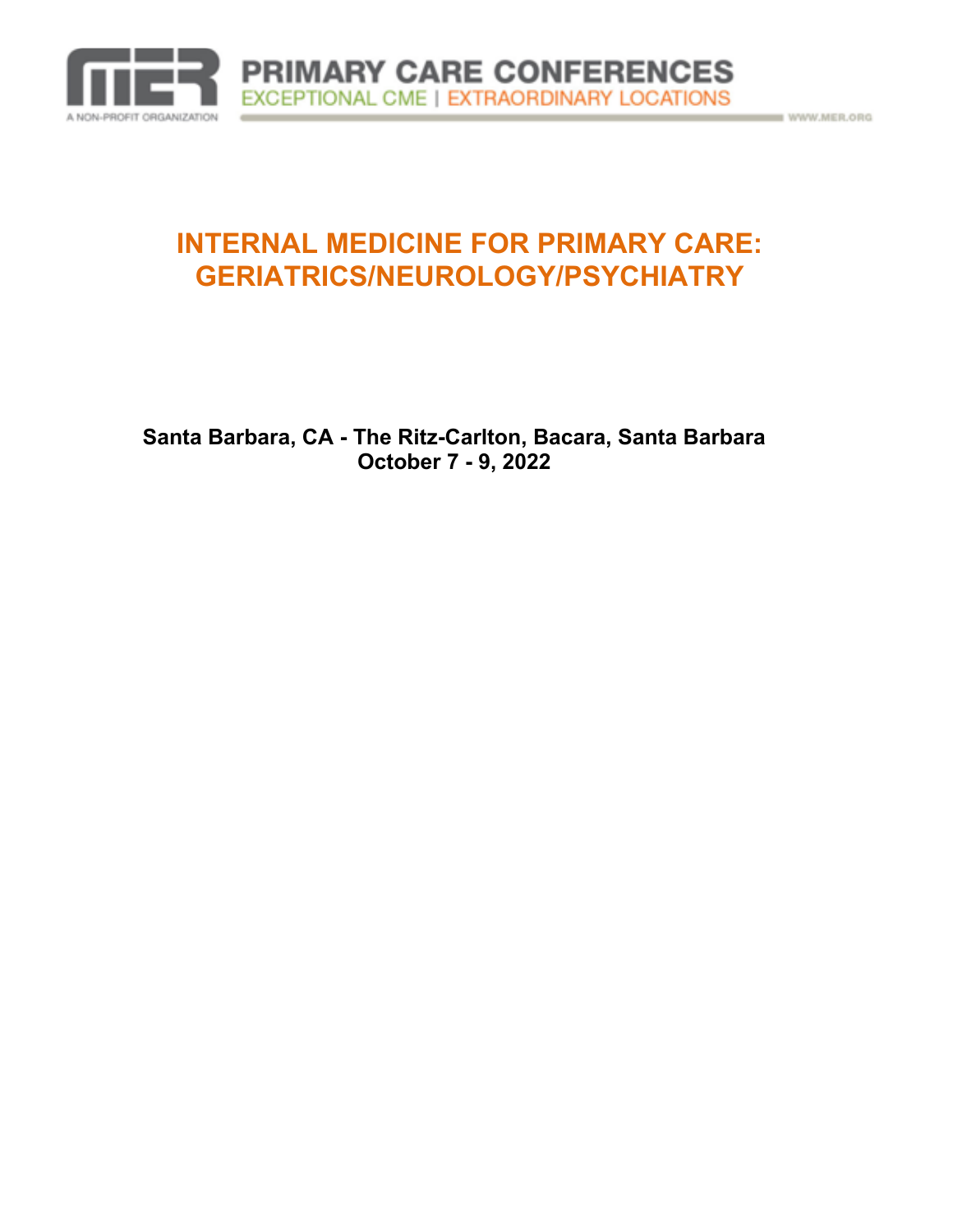

## **Friday, October 7, 2022**

### **7:00 am**

**Registration and Hot Breakfast**

## **- 7:30 am - 8:30 am Geriatrics**

#### **Approach to the Geriatric Patient**

Poly-pharmacy and dosing problems; functional assessment; quality-of-life issues; abuse; interacting with the patient and the family

## **- 8:30 am - 9:30 am Geriatrics**

## **Heart Failure: Assessment and Management of the Most Expensive Disease in Older Adults**

Recognition of the high mortality associated with heart failure; Understanding how to diagnose heart failure and the difference between reduced ejection fraction and preserved ejection fraction heart failure; Evidence based treatments available for heart failure

#### **9:30 am - 9:40 am**

## **Coffee Break**

## **- 9:40 am - 10:40 am Geriatrics**

#### **Urological Disorders**

Incontinence and two of the following: BPH, prostate cancer, prostatitis or sexual dysfunction

## **- 10:40 am - 11:40 am Neurology**

### **Parkinson's Disease & Other Movement Disorders**

Epidemiology; cardinal features; secondary features; pathology; neurochemistry; differential diagnosis; treatment; complication; other movement disorders; neuroleptic- induced movement disorders; chorea

## **- 11:40 am - 12:40 pm Neurology**

### **Alzheimer's & Other Dementias**

Definition; statistics; neurological changes of normal aging; pathology; etiological theories; vascular dementias; investigations; social issues; symptomatic treatment; research therapies

#### **12:40 pm**

**Session Adjourns**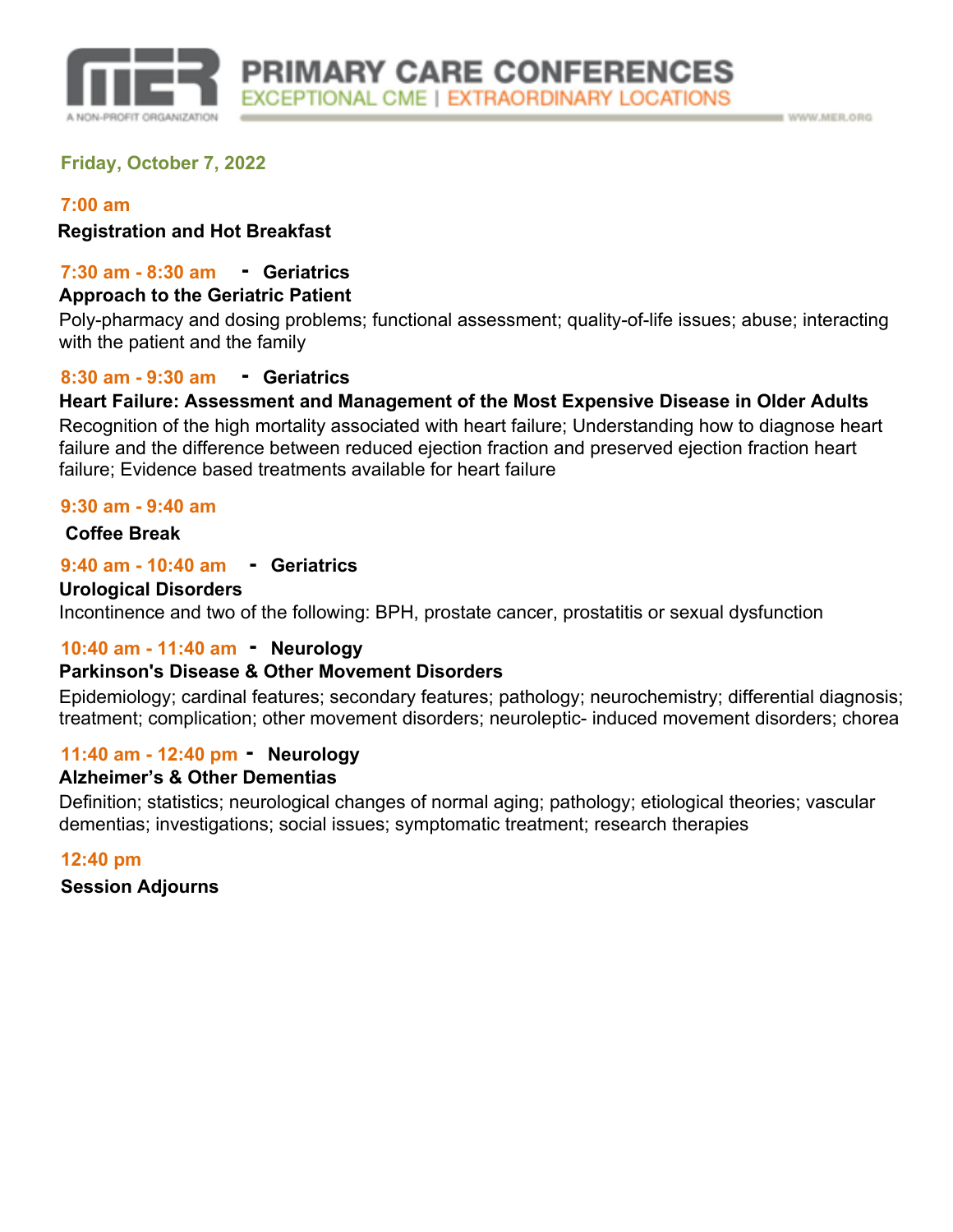

### **Saturday, October 8, 2022**

#### **7:00 am**

**Registration and Hot Breakfast**

#### **- 7:30 am - 8:30 am**

#### **Evaluating Weakness**

Using the history and physical examination to distinguish weakness from non-specific symptoms; characteristics of neurological diseases that produce weakness; presentations of representative diseases of the nervous system

#### **- 8:30 am - 9:30 am**

### **Neuropathy and Neuropathic Pain**

Discussion of the spectrum of neuropathic signs, symptoms and causes; the approach to bedside examination; discussion of the mechanism of neuropathic pain; effective therapies

#### **9:30 am - 9:40 am**

#### **Coffee Break**

## **- 9:40 am - 10:40 am Geriatrics**

Identification and understanding of undesired behavior; strategies for working with dementia patients, including communication approaches, environmental changes, the use of both rewards and redirection **Managing Difficult Behaviors of Patients With Dementia Without the Use of Psychotropic**

## **- 10:40 am - 11:40 am Psychiatry**

### **Managing Depression in the Elderly**

History taking, diagnosis and treatment of depression in the elderly; pharmacologic and nonpharmacologic treatment options; rational polypharmacy

## **- 11:40 am - 12:40 pm Psychiatry**

#### **Suicide and Violence**

Risk assessment for suicide and violence; the relationship between psychotropic medications and suicide or violent behavior; management of the suicidal and violent patient

### **12:40 pm**

#### **Session Adjourns**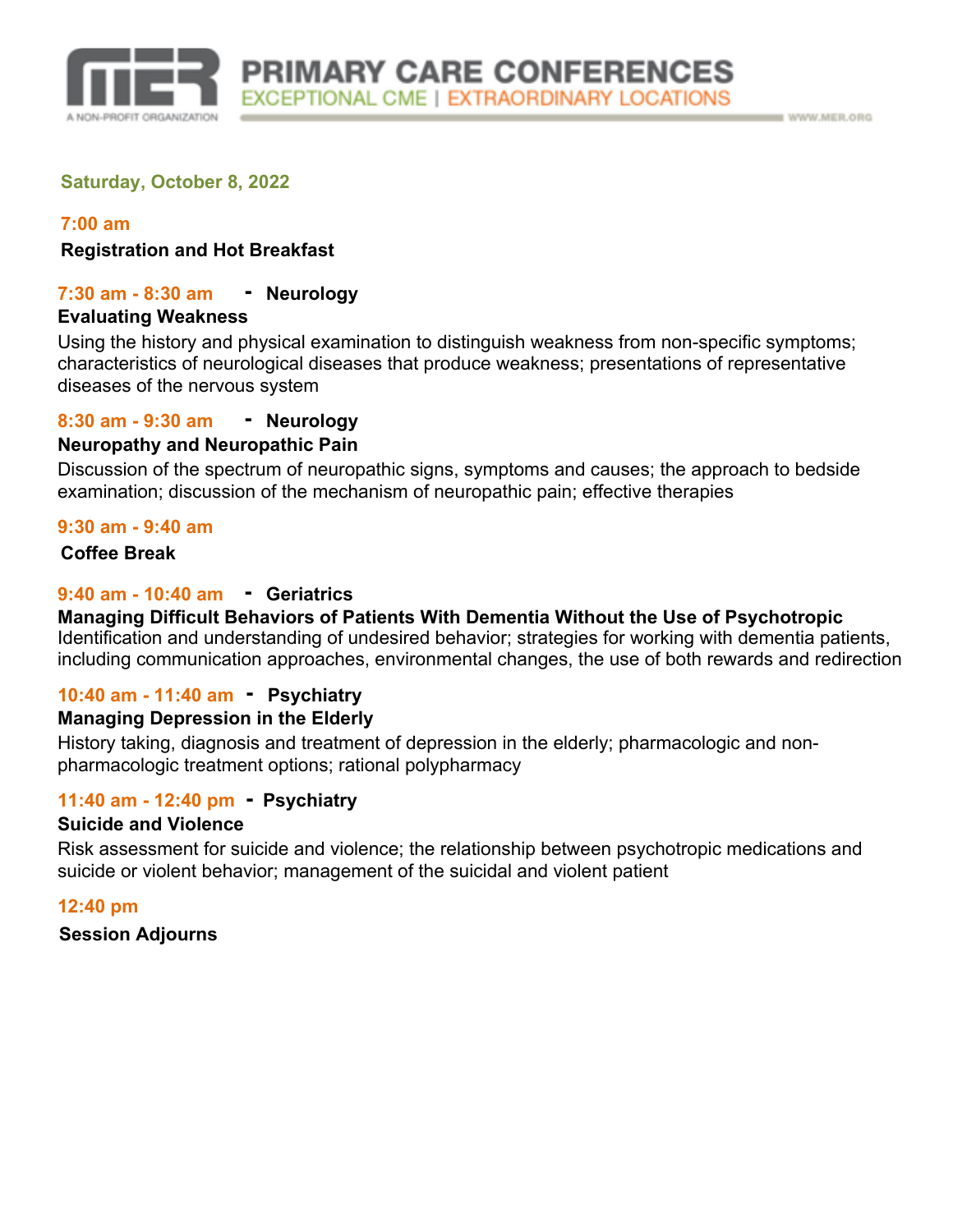

## **Sunday, October 9, 2022**

#### **7:00 am**

#### **Registration and Continental Breakfast**

#### **7:30 am - 8:30 am Psychiatry -**

#### **Substance Abuse**

Substance abuse history-taking to encourage patient honesty; accurate diagnosis; use of screening tools; co-morbidities and treatment options.

## **8:30 am - 9:30 am Psychiatry -**

#### **Coping with Chronic Illness**

Optimization of psychiatric and medical treatment; strengthening the patient's response to psychiatric and medical treatment through optimizing adherence; behavioral strategies and specific tools to help change health behaviors

#### **9:30 am**

**Conference Adjourns**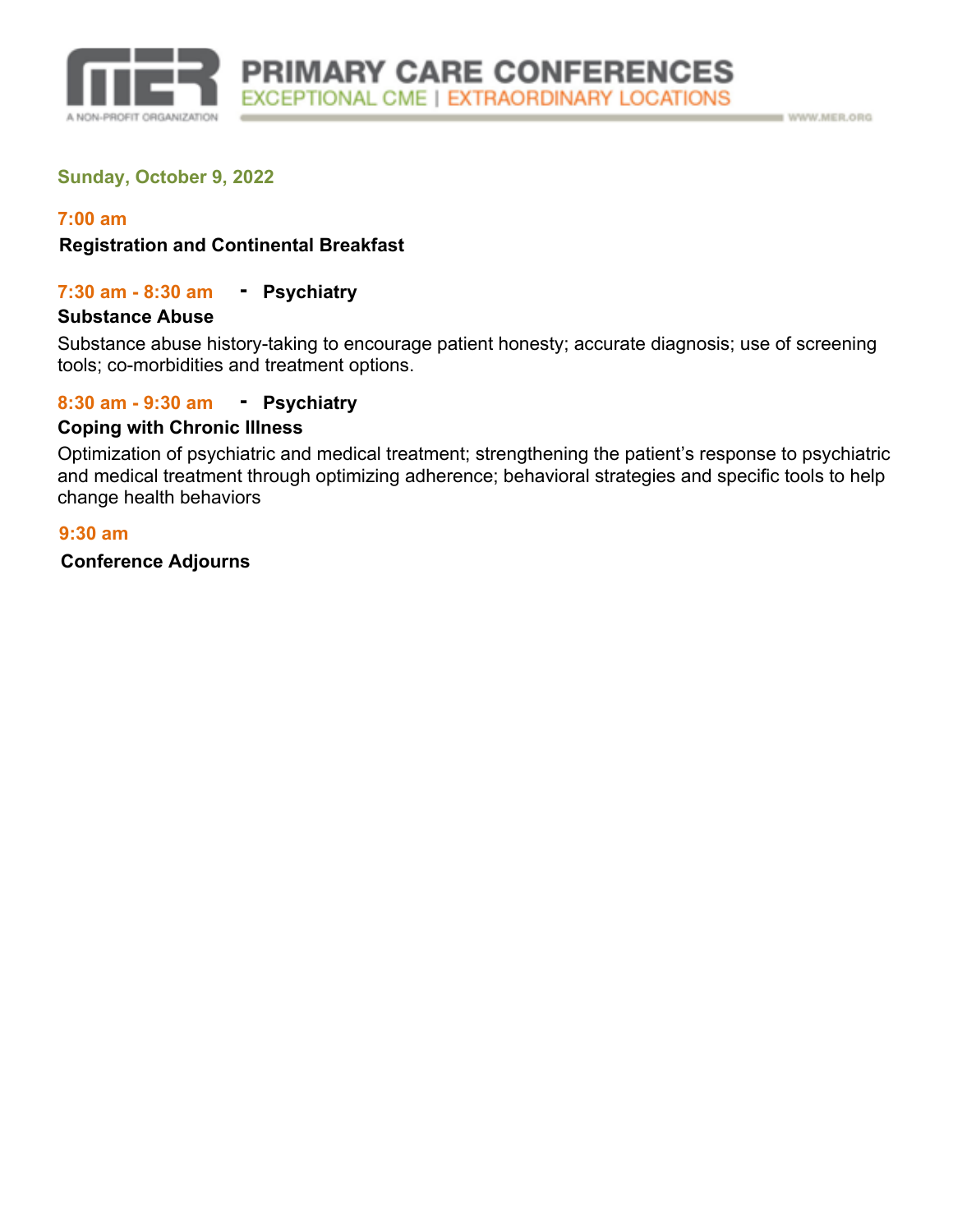

### **Target Audience**

This program is targeted to office-based primary care providers and other health professionals with updates in primary care medicine

## **Learning Objectives**

Upon completion of this program, participants should be better able to:

- Utilize a comprehensive geriatric assessment to identify potential issues
- Describe the assessment and management of heart failure in older adults
- Describe the primary care workup of incontinence in older adults

- Discuss strategies for the management of difficult behaviors in patients with dementia without the use of psychotropic medications

- Evaluate weakness and recognize cardinal features of Parkinson's disease as well as other movement disorders

- Discuss evidence-based management options for Alzheimer's disease
- Utilize history and physical examination to distinguish weakness from non-specific symptoms
- Discuss the mechanism of neuropathic pain
- Discuss the etiologies, differential diagnosis, and treatment approaches to depression in the elderly

- Assess patients at risk for suicide and violence and intervene to make timely referrals to combat hopelessness

- Describe strategies for identifying and treating substance use disorders
- Describe common obstacles and management strategies to cope with chronic illness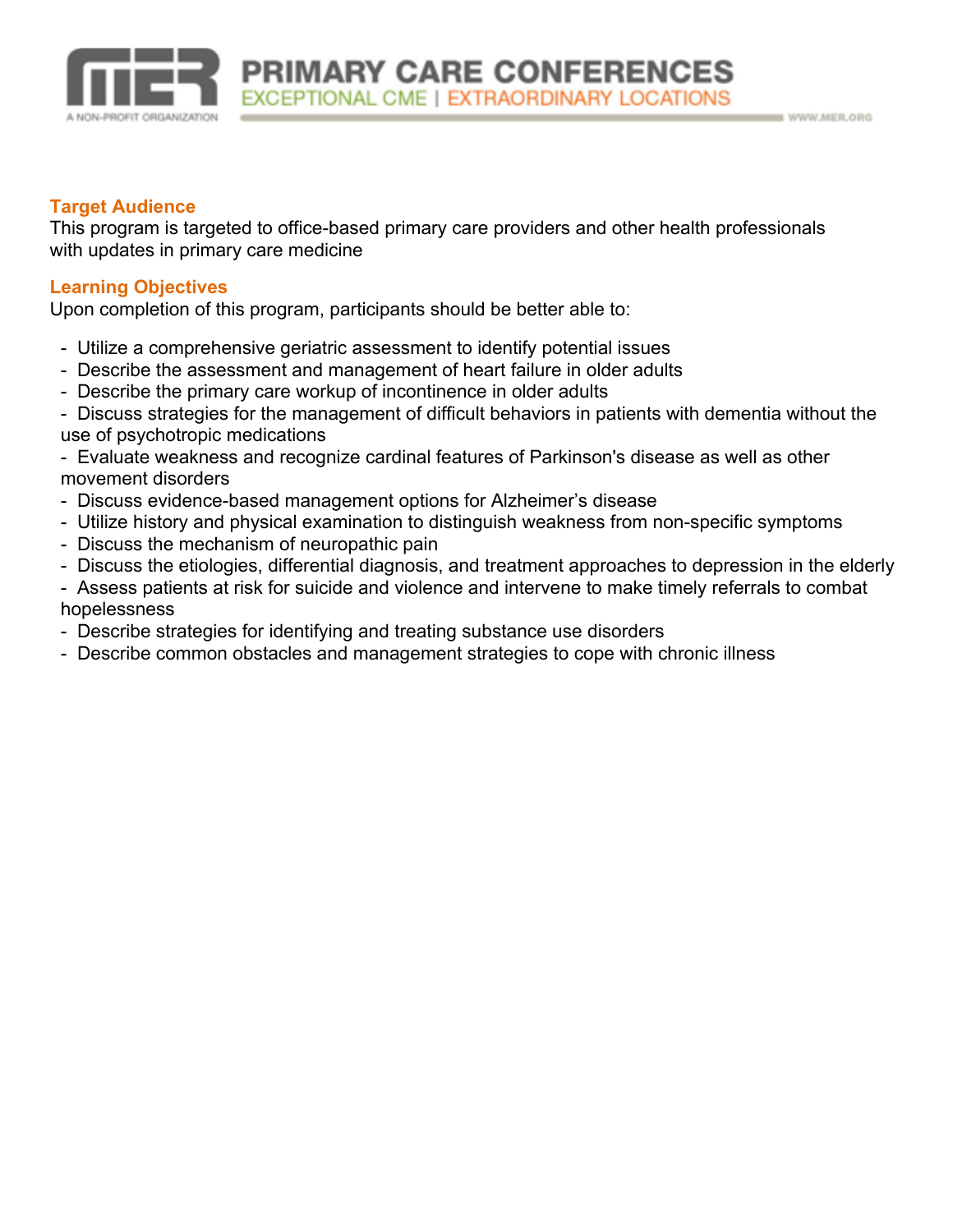

WWW.MER.ORO

#### **Disclosure of Conflicts of Interest**

Medical Education Resources insures balance, independence, objectivity, and scientific rigor in all our educational programs. In accordance with this policy, MER identifies conflicts of interest with its instructors, content managers, and other individuals who are in a position to control the content of an activity. Conflicts are resolved by MER to ensure that all scientific research referred to, reported, or used in a CME activity conforms to the generally accepted standards of experimental design, data collection, and analysis. MER is committed to providing its learners with high-quality CME activities that promote improvements or quality in health care and not the business interest of a commercial interest.

#### **Disclaimer**

The content, views and opinions presented in this educational activity are those of the authors and do not necessarily reflect those of Medical Education Resources. The authors have disclosed if there is any discussion of published and/or investigational uses of agents that are not indicated by the FDA in their presentations. Before prescribing any medicine, primary references and full prescribing information should be consulted. Any procedures, medications, or other courses of diagnosis or treatment discussed or suggested in this activity should not be used by clinicians without evaluation of their patient's conditions and possible contraindications on dangers in use, review of any applicable manufacturer's product information, and comparison with recommendations of other authorities. The information presented in this activity is not meant to serve as a guideline for patient management.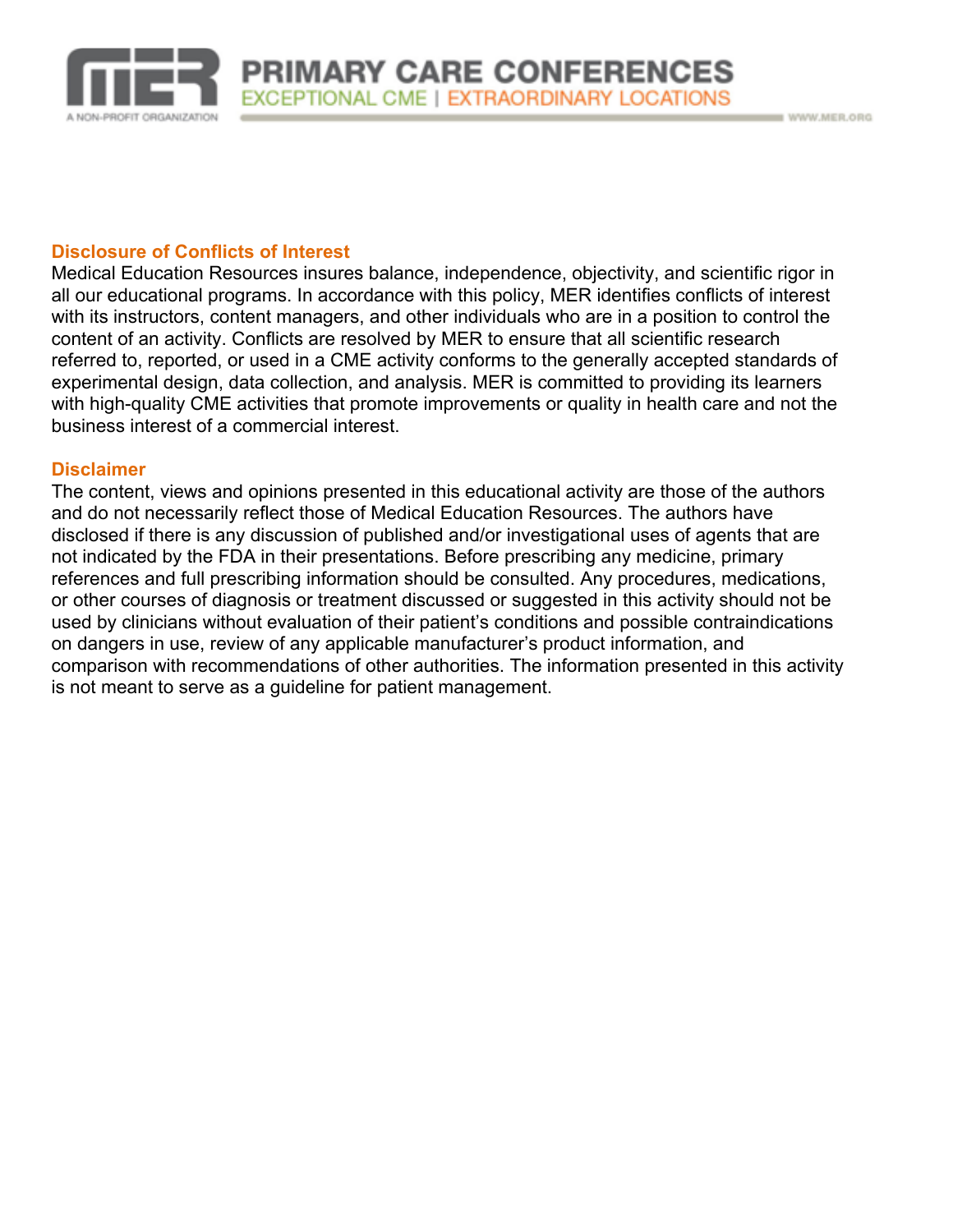

## **Accreditation Statements Joint Accreditation for Interprofessional Continuing Education**



In support of improving patient care, Medical Education Resources is jointly accredited by the Accreditation Council for Continuing Medical Education (ACCME), the Accreditation Council for Pharmacy Education (ACPE), and the American Nurses Credentialing Center (ANCC), to provide continuing education for the healthcare team.

WWW.MER.ORO

This activity was planned by and for the healthcare team, and learners will receive 12 Interprofessional Continuing Education (IPCE) credits for learning and change.

## **Physician Credit Designation** *AMA PRA Category 1 CreditsTM*

Medical Education Resources designates this live activity for a maximum of 12 *AMA PRA Category 1 CreditsTM .* Physicians should claim only the credit commensurate with the extent of their participation in the activity.

## **American Board of Internal Medicine MOC Recognition (ABIM)**



Successful completion of this CME activity, which includes participation in the evaluation component, enables the participant to earn up to 12 (part II) MOC points in the American Board of Internal Medicine's (ABIM) Maintenance of Certification (MOC) program. Participants will earn MOC points equivalent to the amount of CME credits claimed for the activity. It is the CME activity provider's responsibility to submit participant completion information to ACCME for the purpose of granting ABIM MOC credit.

## **American Academy of Family Physicians (AAFP)**



This Live activity, *Internal Medicine for Primary Care: Geri/Neuro/Psych,* with a beginning date of October 7, 2022 has been reviewed and is acceptable for up to 12 Prescribed credits by the American Academy of Family Physicians. Physicians should only claim the credit commensurate with the extent of their participation in the activity.

## **American Osteopathic Association (AOA)**

These programs are approved for 12 hours in Category 2-A by the American Osteopathic Association.

## **American College of Emergency Physicians (ACEP)**

This program is approved by the American College of Emergency Physicians for a maximum of 12 hours of ACEP Category I credit.

## **Canadian Physicians**

The College of Family Physicians of Canada (CFPC) has a reciprocal credit agreement with the American Academy of Family Physicians (AAFP) for activities which offer Prescribed credit. CFPC members who complete these conferences may claim the equivalent number of Mainpro-M1 credits.